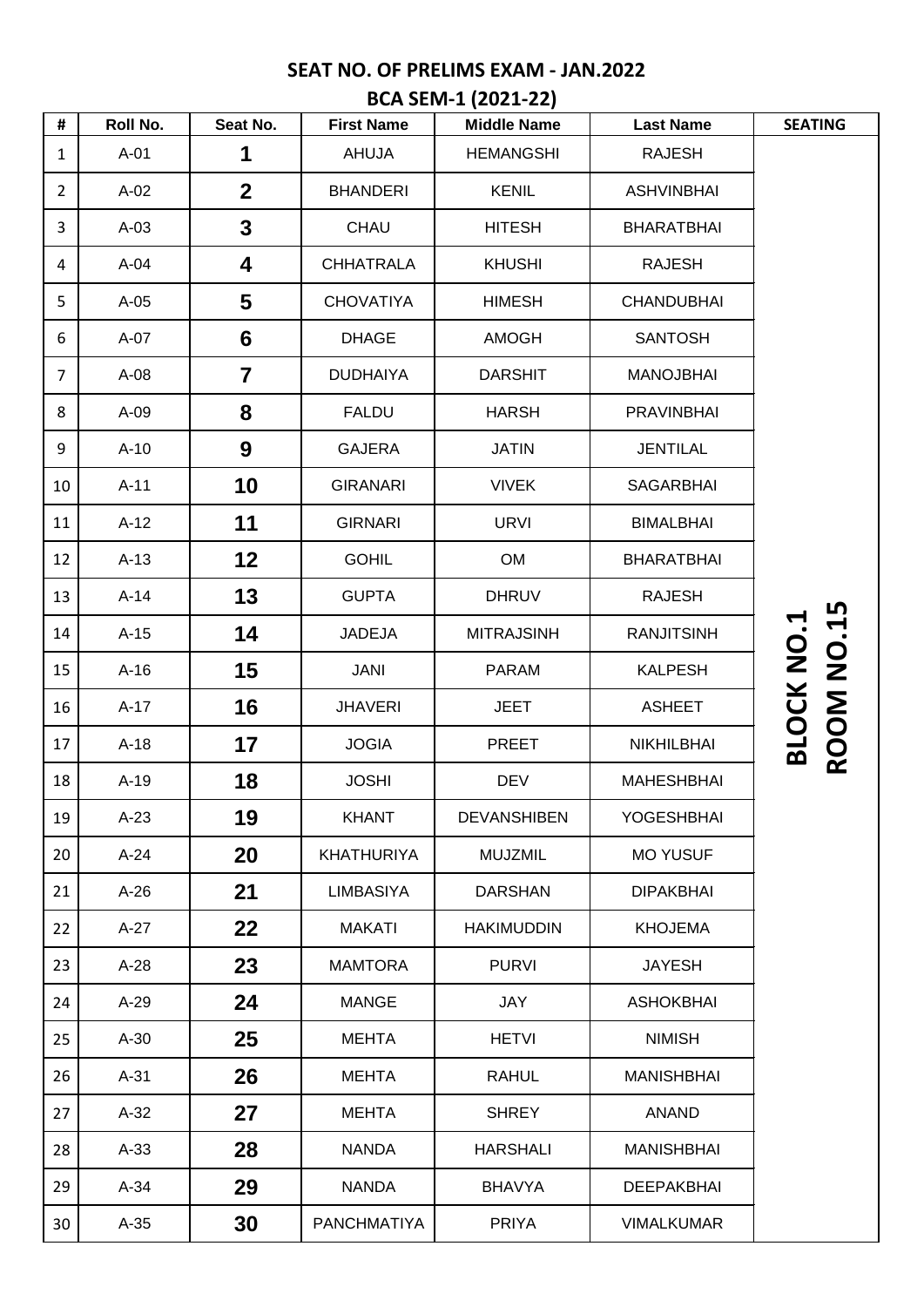# **SEAT NO. OF PRELIMS EXAM - JAN.2022**

| #  | Roll No. | Seat No. | <b>First Name</b> | <b>Middle Name</b>  | <b>Last Name</b>     | <b>SEATING</b>                         |
|----|----------|----------|-------------------|---------------------|----------------------|----------------------------------------|
| 31 | $A-36$   | 31       | <b>PARMAR</b>     | <b>DHVANI</b>       | <b>RAVI</b>          |                                        |
| 32 | $A-37$   | 32       | <b>PARMAR</b>     | <b>JAGRUTI</b>      | <b>SHANTILAL</b>     |                                        |
| 33 | $A-39$   | 33       | <b>PATEL</b>      | <b>JAY</b>          | <b>AJAYBHAI</b>      |                                        |
| 34 | $A-40$   | 34       | <b>PATEL</b>      | <b>HARIT</b>        | <b>ANILKUMAR</b>     |                                        |
| 35 | $A-41$   | 35       | <b>PATEL</b>      | <b>RITU</b>         | <b>JITEN</b>         |                                        |
| 36 | $A-42$   | 36       | <b>PATIL</b>      | <b>VAIBHAVI</b>     | <b>MAHESH</b>        |                                        |
| 37 | $A-43$   | 37       | <b>PILLAI</b>     | ANEEJA              | <b>ANIL</b>          |                                        |
| 38 | $A-44$   | 38       | <b>POPAT</b>      | <b>PRIYANKA</b>     | <b>DILIP</b>         |                                        |
| 39 | $A-45$   | 39       | <b>RACHCHH</b>    | <b>BHAVYA</b>       | <b>HARESHBHAI</b>    |                                        |
| 40 | $A-46$   | 40       | <b>SAMANI</b>     | <b>MITUL</b>        | <b>DIPAKKUMAR</b>    |                                        |
| 41 | $A-47$   | 41       | <b>SANGHANI</b>   | <b>REEYA</b>        | <b>DIVYESHBHAI</b>   |                                        |
| 42 | $A-48$   | 42       | SAVALIYA          | <b>KRUPALI</b>      | <b>BHAVESHBHAI</b>   |                                        |
| 43 | $A-49$   | 43       | <b>SHAH</b>       | <b>BHAVYA</b>       | <b>KARTIK</b>        |                                        |
| 44 | $A-50$   | 44       | <b>SHIYANI</b>    | <b>AVINASH</b>      | <b>NILESHBHAI</b>    |                                        |
| 45 | $A-51$   | 45       | <b>SINGH</b>      | <b>APPORVA</b>      | <b>AKHILESH</b>      |                                        |
| 46 | $A-52$   | 46       | SONAGARA          | <b>HARMITA</b>      | <b>MANSUKHBHAI</b>   | <b>ROOM NO.15</b><br><b>BLOCK NO.2</b> |
| 47 | $A-53$   | 47       | <b>THUMMAR</b>    | <b>MEET</b>         | PRAKASHBHAI          |                                        |
| 48 | $A-54$   | 48       | <b>THUMMAR</b>    | <b>KHUSHI</b>       | <b>MANSUKHBHAI</b>   |                                        |
| 49 | $A-55$   | 49       | VADGAMA           | <b>JENIS</b>        | <b>BHUPENDRABHAI</b> |                                        |
| 50 | $A-56$   | 50       | VADOLIYA          | <b>HIMANSHEE</b>    | <b>ARVINDBHAI</b>    |                                        |
| 51 | A-57     | 51       | VAGHELA           | <b>TULSHI</b>       | <b>JAGDISHBHAI</b>   |                                        |
| 52 | $A-59$   | 52       | <b>ZALA</b>       | <b>DIPENDRASINH</b> | PRITHVIRAJSINH       |                                        |
| 53 | $A-61$   | 53       | <b>KHAN</b>       | <b>IRAM</b>         | <b>ASIF</b>          |                                        |
| 54 | $A-62$   | 54       | <b>KURI</b>       | <b>KOMAL</b>        | <b>MEWA RAM</b>      |                                        |
| 55 | $A-63$   | 55       | <b>THAKER</b>     | <b>KAPIL</b>        | <b>PIYUSH</b>        |                                        |
| 56 | $A-64$   | 56       | <b>PADIYA</b>     | <b>HARSH</b>        | <b>MAHESHBHAI</b>    |                                        |
| 57 | $A-65$   | 57       | <b>JHA</b>        | <b>SURBHI</b>       | <b>OMPRAKASH</b>     |                                        |
| 58 | $A-66$   | 58       | <b>SHAH</b>       | <b>PREET</b>        | <b>ROSHAN</b>        |                                        |
| 59 | $A-67$   | 59       | <b>ZALA</b>       | <b>MANAV</b>        | <b>CHANDU BHAI</b>   |                                        |
| 60 | $B-01$   | 60       | <b>ASHWAR</b>     | <b>MAMTA</b>        | <b>RAJENDRA</b>      |                                        |

#### **BCA SEM-1 (2021-22)**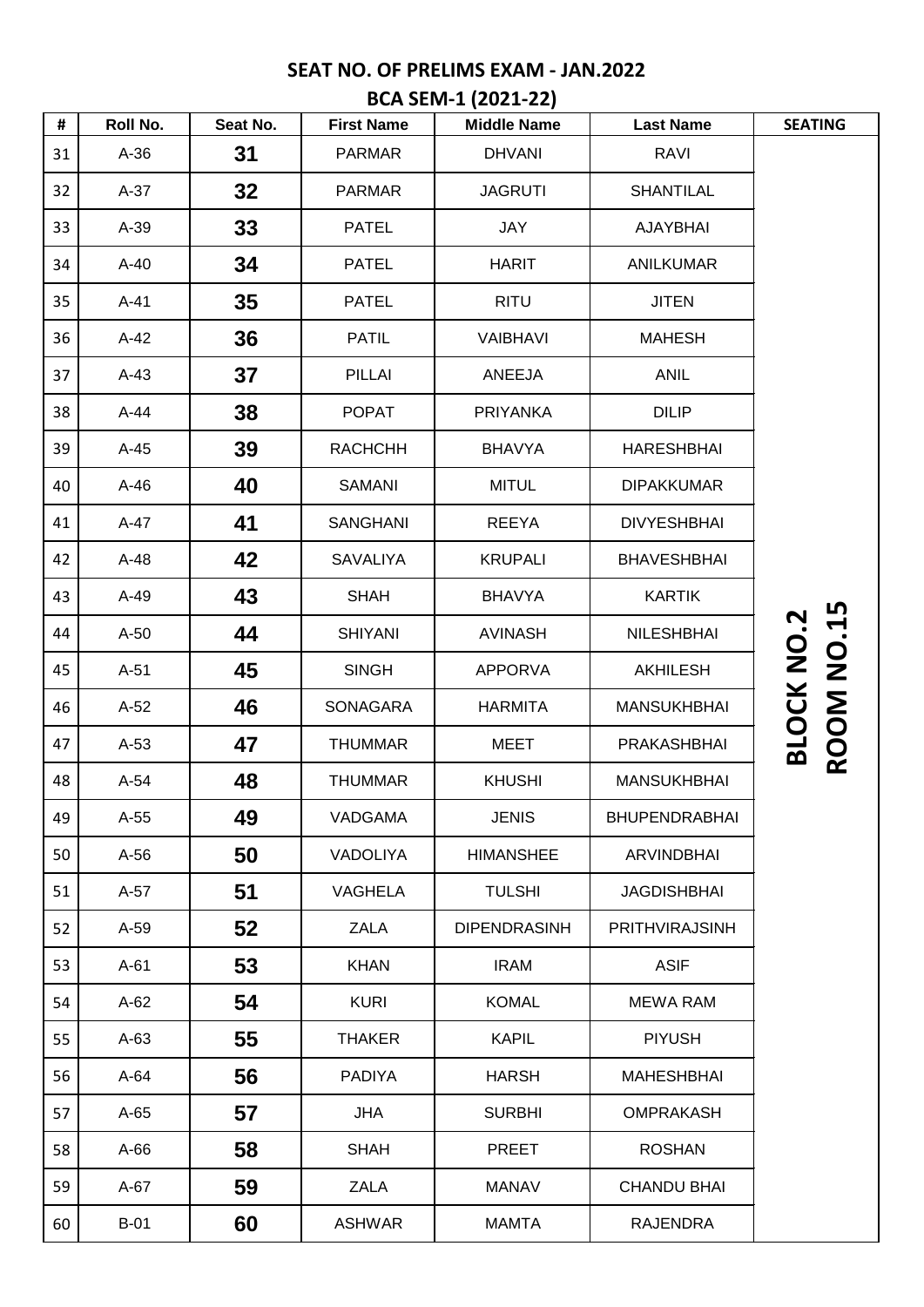## **SEAT NO. OF PRELIMS EXAM - JAN.2022**

|    | BCA SEM-1 (2021-22) |          |                   |                     |                       |                                        |  |  |  |
|----|---------------------|----------|-------------------|---------------------|-----------------------|----------------------------------------|--|--|--|
| #  | <b>Roll No.</b>     | Seat No. | <b>First Name</b> | <b>Middle Name</b>  | <b>Last Name</b>      | <b>SEATING</b>                         |  |  |  |
| 61 | $B-02$              | 61       | <b>SOLANKI</b>    | <b>RACHANA</b>      | KAMLESHBHAI           |                                        |  |  |  |
| 62 | $B-03$              | 62       | <b>VARIYA</b>     | <b>AASTHA</b>       | <b>DEEPAKBHAI</b>     |                                        |  |  |  |
| 63 | <b>B-04</b>         | 63       | <b>JOSHI</b>      | <b>VIDHI</b>        | <b>DHARMESHBHAI</b>   |                                        |  |  |  |
| 64 | $B-05$              | 64       | <b>GAUDANI</b>    | <b>SHAYAN</b>       |                       |                                        |  |  |  |
| 65 | <b>B-06</b>         | 65       | <b>RATHOD</b>     | <b>JIGNESH</b>      | RANCHHOD BHAI         |                                        |  |  |  |
| 66 | <b>B-07</b>         | 66       | <b>UDESHI</b>     | <b>ADITYA</b>       | <b>HARSHAD</b>        |                                        |  |  |  |
| 67 | <b>B-08</b>         | 67       | <b>NARIYA</b>     | <b>RENSI</b>        | <b>JAYENDRABHAI</b>   |                                        |  |  |  |
| 68 | <b>B-09</b>         | 68       | <b>OZA</b>        | <b>HETVI</b>        | <b>KAMLESH</b>        |                                        |  |  |  |
| 69 | $B-10$              | 69       | <b>DANGAR</b>     | <b>DIVYESH</b>      | <b>RAMESH BHAI</b>    |                                        |  |  |  |
| 70 | $B-11$              | 70       | <b>DATTANI</b>    | <b>FORAM</b>        | <b>RAJESHBHAI</b>     |                                        |  |  |  |
| 71 | $B-12$              | 71       | <b>DATTANI</b>    | <b>RINAL</b>        | SANJAYBHAI            |                                        |  |  |  |
| 72 | $B-13$              | 72       | <b>DUDHAGARA</b>  | <b>UDAY</b>         | <b>PRAVINBHAI</b>     |                                        |  |  |  |
| 73 | $B-14$              | 73       | NADIYAPARA        | <b>JENISH</b>       | PAREKHBHAI            |                                        |  |  |  |
| 74 | $B-15$              | 74       | <b>KANALA</b>     | <b>NIRALI</b>       | <b>HARESHBHAI</b>     |                                        |  |  |  |
| 75 | $B-16$              | 75       | <b>MODI</b>       | <b>ISHWA</b>        | <b>ASIF</b>           |                                        |  |  |  |
| 76 | $B-17$              | 76       | <b>KODINARIYA</b> | <b>NIKHAR</b>       | <b>KALPESH</b>        |                                        |  |  |  |
| 77 | $B-18$              | 77       | <b>JADEJA</b>     | <b>RUSHIRAJSINH</b> | <b>DHRUVSINH</b>      | <b>ROOM NO.16</b><br><b>BLOCK NO.3</b> |  |  |  |
| 78 | $B-19$              | 78       | <b>CHANDRA</b>    | <b>VISHAKHA</b>     | <b>CHETANBHAI</b>     |                                        |  |  |  |
| 79 | $B-20$              | 79       | <b>MEHTA</b>      | <b>URVISHA</b>      | <b>HEMENDRABHAI</b>   |                                        |  |  |  |
| 80 | $B-21$              | 80       | <b>PANSARA</b>    | <b>KIRTAN</b>       | <b>JAYSUKHBHAI</b>    |                                        |  |  |  |
| 81 | $B-23$              | 81       | <b>RATHOD</b>     | <b>NIKHIL</b>       | <b>RAMESHBHAI</b>     |                                        |  |  |  |
| 82 | $B-24$              | 82       | <b>CHOTALIYA</b>  | <b>KRUPALI</b>      | <b>DHARMENDRABHAI</b> |                                        |  |  |  |
| 83 | $B-25$              | 83       | <b>PANSARA</b>    | MEET                | <b>RAJESHBHAI</b>     |                                        |  |  |  |
| 84 | $B-26$              | 84       | <b>MISTRY</b>     | <b>SUMIT</b>        | <b>MANISH</b>         |                                        |  |  |  |
| 85 | $B-28$              | 85       | <b>ADREJA</b>     | <b>OM</b>           | <b>NILESHBHAI</b>     |                                        |  |  |  |
| 86 | $B-29$              | 86       | <b>BAJAJ</b>      | <b>JASMANSINGH</b>  | <b>MONINDERSINGH</b>  |                                        |  |  |  |
| 87 | <b>B-30</b>         | 87       | <b>RABADIYA</b>   | <b>HEET</b>         | <b>BHAVESHKUMAR</b>   |                                        |  |  |  |
| 88 | $B-31$              | 88       | <b>GADHIYA</b>    | <b>PARISH</b>       | NARENDRABHAI          |                                        |  |  |  |
| 89 | B-32                | 89       | <b>DER</b>        | <b>PARVIN</b>       | <b>NEBHA</b>          |                                        |  |  |  |
| 90 | <b>B-34</b>         | 90       | <b>PARMAR</b>     | <b>VIREN</b>        | VIJAYBHAI             |                                        |  |  |  |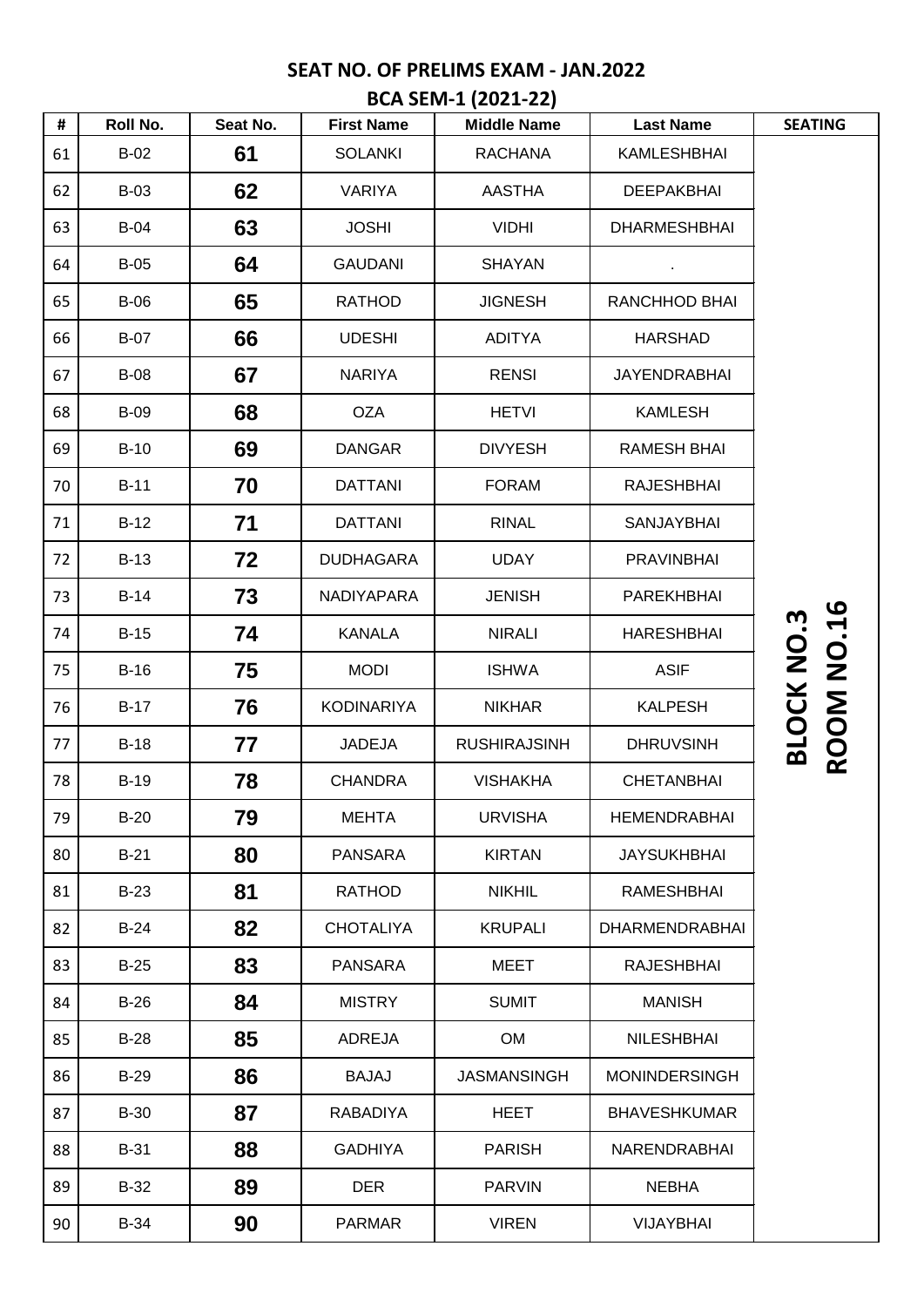# **SEAT NO. OF PRELIMS EXAM - JAN.2022 BCA SEM-1 (2021-22)**

| #   | Roll No.    | Seat No. | <b>First Name</b> | <b>Middle Name</b>  | <b>Last Name</b>     | <b>SEATING</b>                         |
|-----|-------------|----------|-------------------|---------------------|----------------------|----------------------------------------|
| 91  | <b>B-35</b> | 91       | <b>DEBATA</b>     | <b>RAKESH</b>       | <b>RAMESHBHAI</b>    |                                        |
| 92  | <b>B-36</b> | 92       | <b>BARAI</b>      | <b>YASH</b>         | <b>MANOJBHAI</b>     |                                        |
| 93  | <b>B-37</b> | 93       | <b>PALA</b>       | <b>VIDHI</b>        | <b>ATULBHAI</b>      |                                        |
| 94  | <b>B-38</b> | 94       | <b>VIRANI</b>     | <b>VIRAJ</b>        | <b>MUKESHBHAI</b>    |                                        |
| 95  | <b>B-39</b> | 95       | <b>RANK</b>       | <b>DARSHAN</b>      | <b>NITESHBHAI</b>    |                                        |
| 96  | $B-40$      | 96       | <b>DUDHAGARA</b>  | <b>DENISH</b>       | <b>MAHESHBHAI</b>    |                                        |
| 97  | $B-41$      | 97       | <b>AMRELIYA</b>   | <b>RONAK</b>        | <b>SURESHBHAI</b>    |                                        |
| 98  | $B-42$      | 98       | <b>RUPAPARA</b>   | <b>RUTVI</b>        | <b>DIPAKBHAI</b>     |                                        |
| 99  | $B-44$      | 99       | VADGAMA           | <b>POOJA</b>        | <b>BHARATBHAI</b>    |                                        |
| 100 | $B-45$      | 100      | <b>NANDA</b>      | <b>ANCHAL</b>       | <b>VIMAL</b>         |                                        |
| 101 | $B-46$      | 101      | <b>GIRI</b>       | <b>SIBSANKAR</b>    | <b>BUDDHA DEV</b>    |                                        |
| 102 | <b>B-47</b> | 102      | <b>RAMOLIYA</b>   | <b>KRISHNA</b>      | <b>DILIPBHAI</b>     |                                        |
| 103 | <b>B-48</b> | 103      | <b>CHOVATIYA</b>  | <b>KEVIN</b>        | VRAJLALBHAI          |                                        |
| 104 | <b>B-49</b> | 104      | <b>KANANI</b>     | <b>VISHAL</b>       | <b>MAGANBHAI</b>     |                                        |
| 105 | $B-50$      | 105      | <b>MAGDANI</b>    | <b>NANDNI</b>       | <b>ASHWINBHAI</b>    |                                        |
| 106 | $B-51$      | 106      | <b>CHAUHAN</b>    | <b>ROHIT</b>        | <b>SUBHASHBHAI</b>   |                                        |
| 107 | $B-52$      | 107      | <b>BHINDI</b>     | <b>DARSHITKUMAR</b> | <b>KAMLESHBHAI</b>   | <b>ROOM NO.16</b><br><b>BLOCK NO.4</b> |
| 108 | <b>B-54</b> | 108      | <b>KANAKHARA</b>  | <b>HIRAL</b>        | <b>CHANDRESHBHAI</b> |                                        |
| 109 | $B-55$      | 109      | <b>PAV</b>        | <b>CHIRAG</b>       | <b>MERAMANBHAI</b>   |                                        |
| 110 | <b>B-56</b> | 110      | <b>JADEJA</b>     | <b>HETALBA</b>      | <b>KISHORSINH</b>    |                                        |
| 111 | $B-57$      | 111      | <b>GHADIYA</b>    | <b>DEEP</b>         | <b>PRAVINBHAI</b>    |                                        |
| 112 | <b>B-59</b> | 112      | JETHVA            | <b>DIVYANG</b>      | <b>KAMLESHBHAI</b>   |                                        |
| 113 | <b>B-60</b> | 113      | <b>LIMBAD</b>     | <b>DHARMIT</b>      | <b>ALPESHBHAI</b>    |                                        |
| 114 | $B-61$      | 114      | <b>PARMAR</b>     | <b>KALPESH</b>      | <b>PRAVINBHAI</b>    |                                        |
| 115 | $B-62$      | 115      | <b>DHRANGU</b>    | <b>KARANKUMAR</b>   | ARAJANBHAI           |                                        |
| 116 | <b>B-63</b> | 116      | <b>VIRANI</b>     | <b>JENIS</b>        | <b>VINODBHAI</b>     |                                        |
| 117 | <b>B-64</b> | 117      | <b>DODIYA</b>     | <b>DHRUV</b>        | <b>MANISHBHAI</b>    |                                        |
| 118 | $C-01$      | 118      |                   | <b>BHARGAV</b>      | <b>NANDAKUMAR</b>    |                                        |
| 119 | $C-02$      | 119      | <b>BAKRANIA</b>   | <b>BHAKTI</b>       | <b>SANJAY</b>        |                                        |
| 120 | $C-03$      | 120      | <b>GOHIL</b>      | <b>JAYPALSINH</b>   | <b>VIKRAMSINH</b>    |                                        |